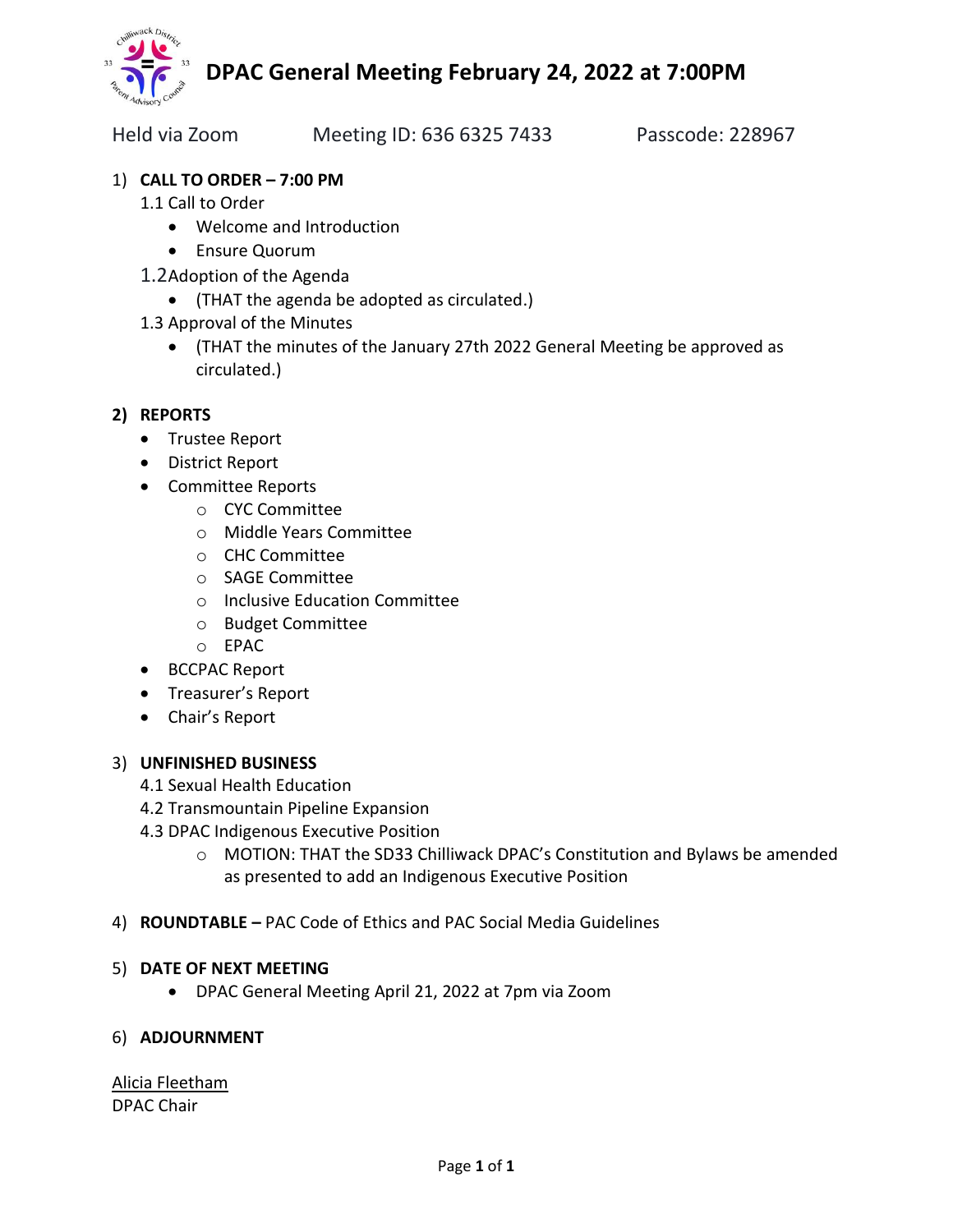

**\_\_\_\_\_\_\_\_\_\_\_\_\_\_\_\_\_\_\_\_\_\_\_\_\_\_\_\_\_\_\_\_\_\_\_\_\_\_\_\_\_\_\_\_\_\_\_\_\_\_\_\_\_\_\_\_\_\_\_\_**

| <b>Members Present:</b>  |                                             |  |  |  |  |
|--------------------------|---------------------------------------------|--|--|--|--|
| Alicia Fleetham          | <b>DPAC Chair</b>                           |  |  |  |  |
| <b>Diane Braun</b>       | <b>DPAC Vice Chair</b>                      |  |  |  |  |
| <b>Katie Bartel</b>      | <b>DPAC Secretary</b>                       |  |  |  |  |
| <b>Jessica Clarke</b>    | <b>DPAC Treasurer</b>                       |  |  |  |  |
| <b>Meghan Reid</b>       | DPAC BCCPAC Rep & Sardis Secondary DPAC Rep |  |  |  |  |
| <b>Elizabeth Beacom</b>  | DPAC Member at Large & Watson Elem DPAC Rep |  |  |  |  |
| <b>Anders Lunde</b>      | <b>DPAC Member at Large</b>                 |  |  |  |  |
| Margaret Reid            | Cheam DPAC Rep                              |  |  |  |  |
| <b>Heather Wootton</b>   | Leary IAT DPAC Rep                          |  |  |  |  |
| Vrushali Khot            | Little Mountain DPAC Rep                    |  |  |  |  |
| <b>Matthew Stevenson</b> | McCammon DPAC Rep                           |  |  |  |  |
| Kimberly Gladstone       | Promontory Community DPAC Rep               |  |  |  |  |
| Joanne Johnson           | Robertson DPAC Rep                          |  |  |  |  |
| <b>Shannon Burnett</b>   | Rosedale Community DPAC Rep                 |  |  |  |  |
| Angela Wilkinson         | <b>Vedder Elementary DPAC Rep</b>           |  |  |  |  |
| Tanya Rath               | AD Rundle Middle DPAC Rep                   |  |  |  |  |
| Jaimie Benton            | Chilliwack Middle DPAC Rep                  |  |  |  |  |
| Amanda Goudreault        | Chilliwack Secondary DPAC Rep               |  |  |  |  |
| <b>Crystal Menzies</b>   | Parent/Caregiver                            |  |  |  |  |
| <b>Heather Attridge</b>  | Parent/Caregiver                            |  |  |  |  |
| <b>Stacey Gould</b>      | Parent/Caregiver                            |  |  |  |  |

### **Guests Present:**

David Swankey, SD33 Trustee Liaison David Manuel, Director of Instruction Brenda Point, District Principal of Indigenous Education

### 1. **CALL TO ORDER @ 7:02pm**

- 1.1. Introduction Ensure Quorum
	- Quorum of members met
- 1.2. Adoption of Agenda
	- **MOTION** by Jaime Benton THAT the agenda be adopted as circulated.
		- o Seconded by Elizabeth Beacom APPROVED
- 1.3. Approval of Minutes
	- Corrected date on the minutes from November 24<sup>th</sup> to the actual date of the meeting which was November 25<sup>th</sup>.
	- **MOTION** by Meghan Reid THAT the minutes of the November 25th general meeting be approved as amended.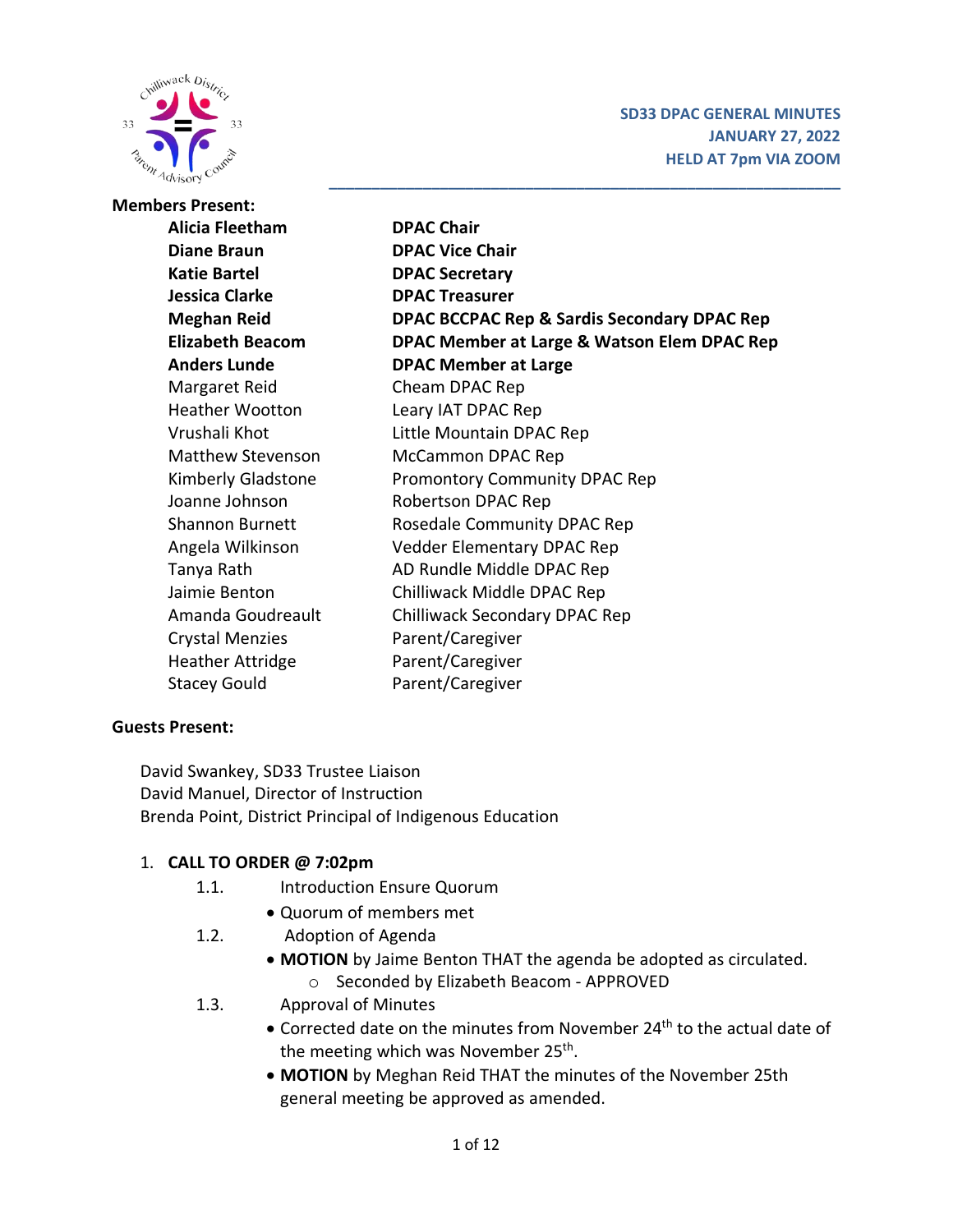



o Seconded by Elizabeth Beacom - APPROVED

#### 2. **SPECIAL PRESENTATION – District Administration Report**

- 2.1. Dave Manuel and Brenda Point presented on the District Equity Scan.
	- The Equity Scan was a pilot project from the ministry to look at equitable experiences and educational activities for indigenous students with the goal of creating conditions that aid in the success of indigenous students and identify where there are gaps. Chilliwack school district is two years into this process.

**\_\_\_\_\_\_\_\_\_\_\_\_\_\_\_\_\_\_\_\_\_\_\_\_\_\_\_\_\_\_\_\_\_\_\_\_\_\_\_\_\_\_\_\_\_\_\_\_\_\_\_\_\_\_\_\_\_\_\_\_**

- Equity scan team was put in place and consults district educators, indigenous parents, and students. The scan focuses on four areas that are believed to be pillars of student success and achievement - Policy and Governance, Pedagogical Core, Learning Profile and Learning Environment.
	- o Last year the focus was on the Pedagogical Core where the district looked for culturally relevant practices that include indigenous perspectives and views, and connections to families and communities; as well as the Learning Environment where the district looked for implicit bias, motivating activities, and how the district is creating confident learners.
	- o This year the district is focusing on Policy and Governance and Learning Profile. The district is exploring how are the policies and governance are serving indigenous students and if they are reflective of the goals and commitments set forth, along with looking for personalized and evidence informed learning, timely supports and space for reflective practice.
	- o District staff meetings are held monthly to go through questions and compile data through discussion and surveys.
- The pandemic has added a challenge and the equity scan team has been unable to bring families together, but the team is working towards their goal to gather information from families.

### **3. REPORTS**

### 3.1. **Trustee Report**

- Board Elections were held in December as per policy. Trustee Mumford is now serving as Chair and Trustee Reichelt is now serving as Vice Chair.
- The Board has passed additional policy amendments and sent some back to EPAC where the work is being done with partner representation. Of note are policies 220 PACs and 221 DPAC were both passed and found on the district website. <https://sd33.bc.ca/board-policies>
- A report from staff outlined the impact of the flooding and an approximate \$100,000 in mostly operational costs to the district, for such things as staff transportation and hotel, during the highway closure.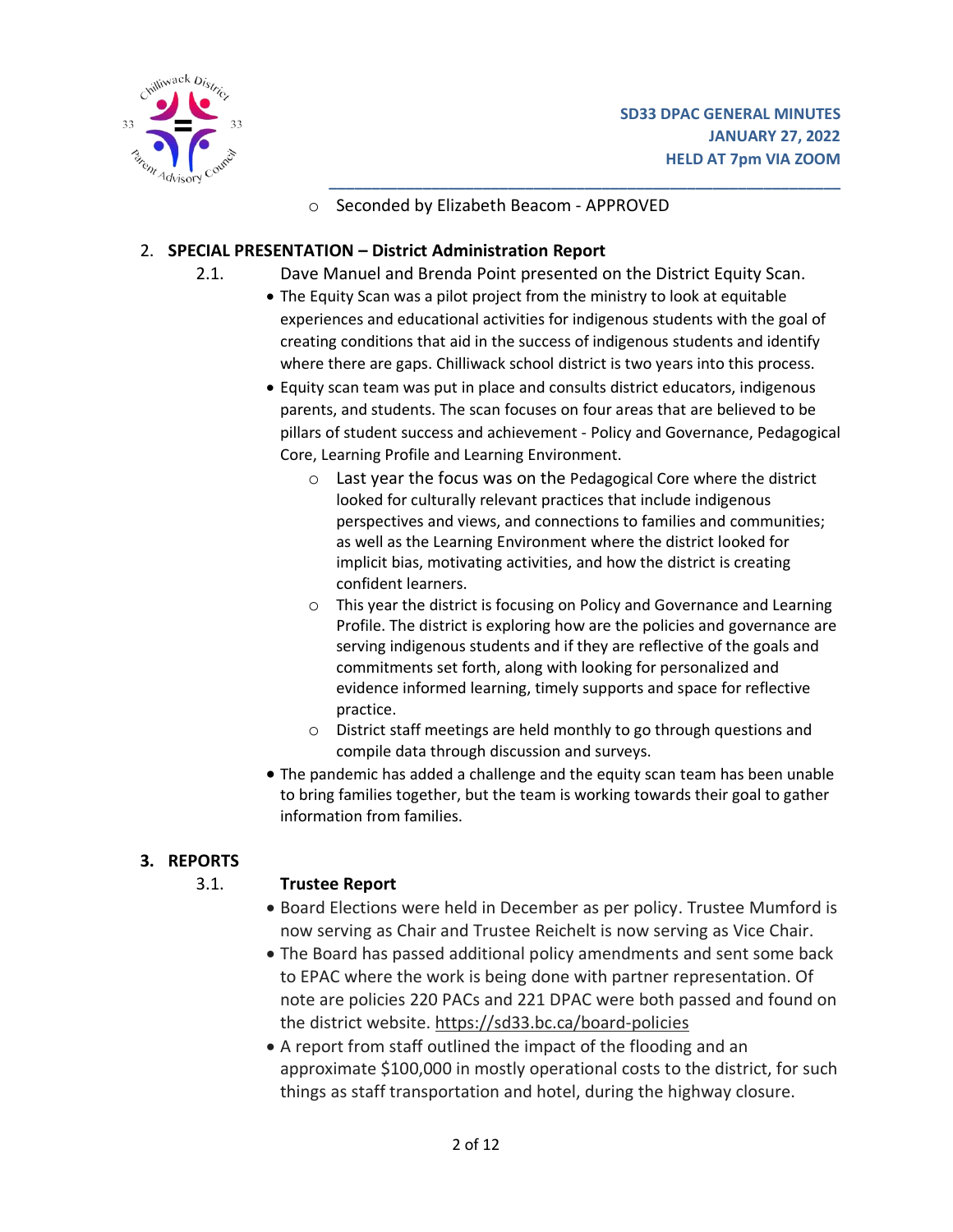

These costs have been tracked and reported to the Ministry of Education, at this time there is no commitment from the government to cover the costs. Currently the amended budget on the board table does not include these costs either.

**\_\_\_\_\_\_\_\_\_\_\_\_\_\_\_\_\_\_\_\_\_\_\_\_\_\_\_\_\_\_\_\_\_\_\_\_\_\_\_\_\_\_\_\_\_\_\_\_\_\_\_\_\_\_\_\_\_\_\_\_**

- The Board endorsed the Coalition for Healthy School Food (previously endorsed by Bowls of Hope and the BCSTA)
- The amended budget was presented, and final approval is expected at the February school board meeting.
- The draft of the Long-Range Facilities Plan was presented to the board following community input. A final draft will be presented to the board for consideration/adoption.
- DPAC's role is, in part, to advise the Board, and the composition of the board will be renewed in a general election this year. Municipal elections are scheduled for this fall, including elections for school board trustees.
	- o The past four years have seen not just a general election but also a costly recount and an expensive by-election which were all costs borne by the district. For Budget committee members or key observers, this should be a budget line item in the coming budget for 2022-2023, presented by staff this spring.

# 3.2. **Committee Reports**

# • **Chilliwack Youth Committee (CYC)**

- o Communities Building Youth Futures will be hosting a public skateboarding session for youth July 9, 2022. There will be community service providers present to reach all youth about services available. <https://www.comserv.bc.ca/youth-recreation>
- o Primary Prevention is restarting with Levi Bailey as Chair. The DPAC rep position is currently vacant. If any parents are interested, please let DPAC know
- o Chilliwack Family Resource Guide has been updated for 2022 and posted on DPAC Facebook page.
- o CYC is planning Conversation on Chilliwack's Children for Apr 26- 29. The theme is Reconnection, Reflection + Reconciliation. For save the date poster see Attachment #1
- o Chilliwack Learning Society story walk is being held Jan 17- 30 inside Chilliwack library with prizes to be won.
- o Big Brothers Big Sisters looking for more male mentors.
- o Chilliwack Learning Society has lots of tutoring support available <https://chilliwacklearning.com/>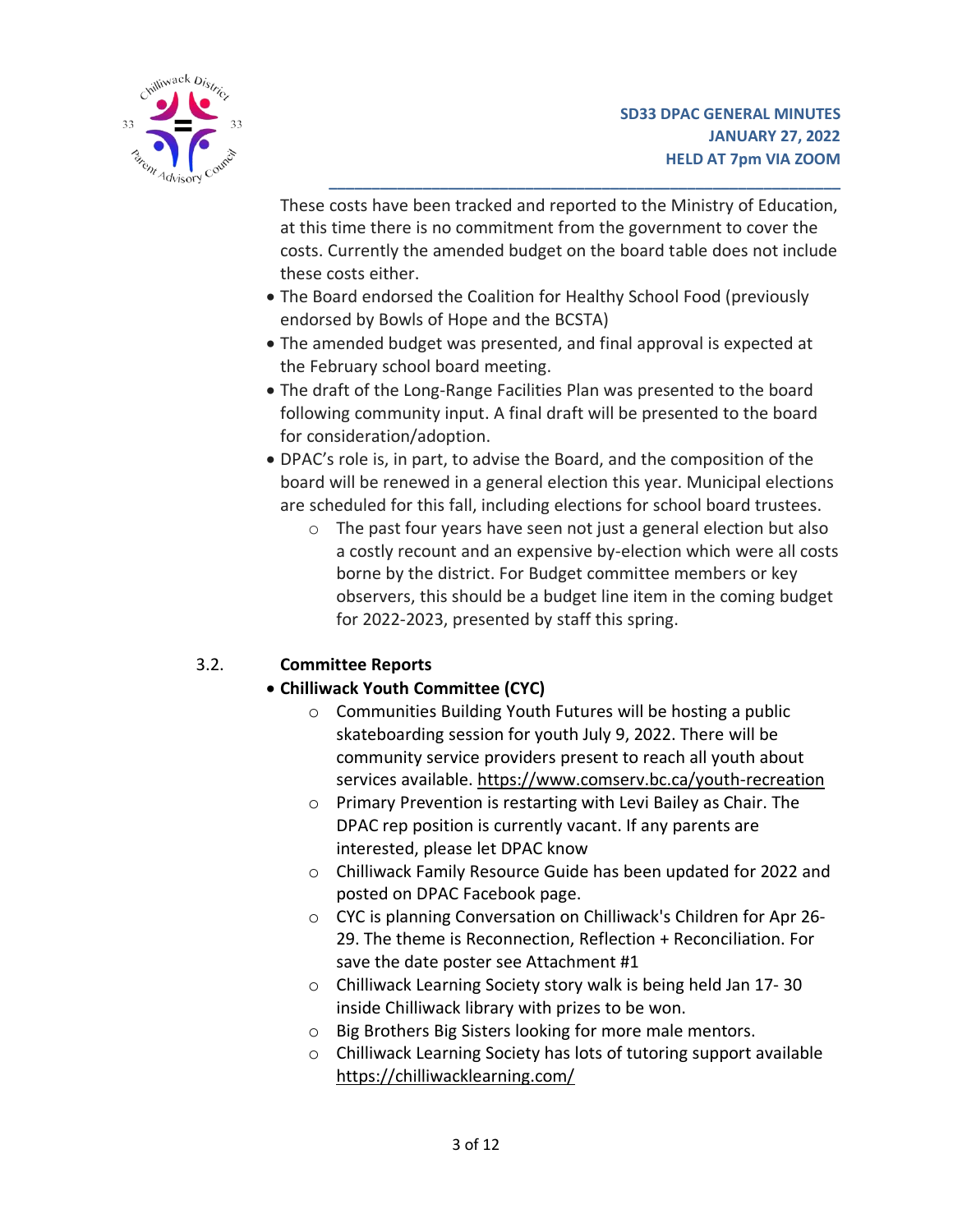

- o Chilliwack Community Services Youth recreation free programming for 9-19 years old is posted on their website <https://www.comserv.bc.ca/youth-recreation/>
- o Traverse, a residential treatment program for youth 13-18 who want to work towards a healthier life by reducing substance use and improving mental health, currently has vacant beds available. [https://pcrs.ca/our-services/fraser-region-youth-addiction](https://pcrs.ca/our-services/fraser-region-youth-addiction-treatment-centre/)[treatment-centre/](https://pcrs.ca/our-services/fraser-region-youth-addiction-treatment-centre/)

**\_\_\_\_\_\_\_\_\_\_\_\_\_\_\_\_\_\_\_\_\_\_\_\_\_\_\_\_\_\_\_\_\_\_\_\_\_\_\_\_\_\_\_\_\_\_\_\_\_\_\_\_\_\_\_\_\_\_\_\_**

- o DPAC is looking for a parent volunteer to represent DPAC on CYC committee. Please reach out to [dpac@sd33.bc.ca](mailto:dpac@sd33.bc.ca) with any interest
- **Middle Years Committee (MYC)**
	- o Because of the floods there was a low turnout for the December meeting held at the beginning of December. A small informal discussion was had with the few members that were there.
	- $\circ$  January meeting was held Jan 26<sup>th</sup>, but Alicia could not attend.
	- o DPAC is looking for a parent volunteer to represent DPAC on this committee. Please reach out to [dpac@sd33.bc.ca](mailto:dpac@sd33.bc.ca) for more information.
- **Chilliwack Healthier Committee (CHC)**
	- o Nothing to report at this time
- **Sexuality and Gender Equality Committee (SAGE)**
	- o SAGE is hosting Jackie Oldhaver to present on the April 29 Pro-D Day.
	- o Kathy Preivisch is the new SOGI lead for SD33
	- o March 31 is Trans Day of Visibility. SAGE was hoping to do something in support but since it falls during Spring Break SAGE plans to recognize the Day of Silence on April 8th. The Day of Silence is a national student-led demonstration where LGBTQ students and allies around the world take a vow of silence to protest the harmful effects of harassment and discrimination of LGBTQ people in schools. Through the GLSEN website, SAGE plans to send materials and stickers out to the community for awareness.
	- o DPAC is looking for a PAC volunteer to represent DPAC on this committee. Please reach out to [dpac@sd33.bc.ca](mailto:dpac@sd33.bc.ca) for more information.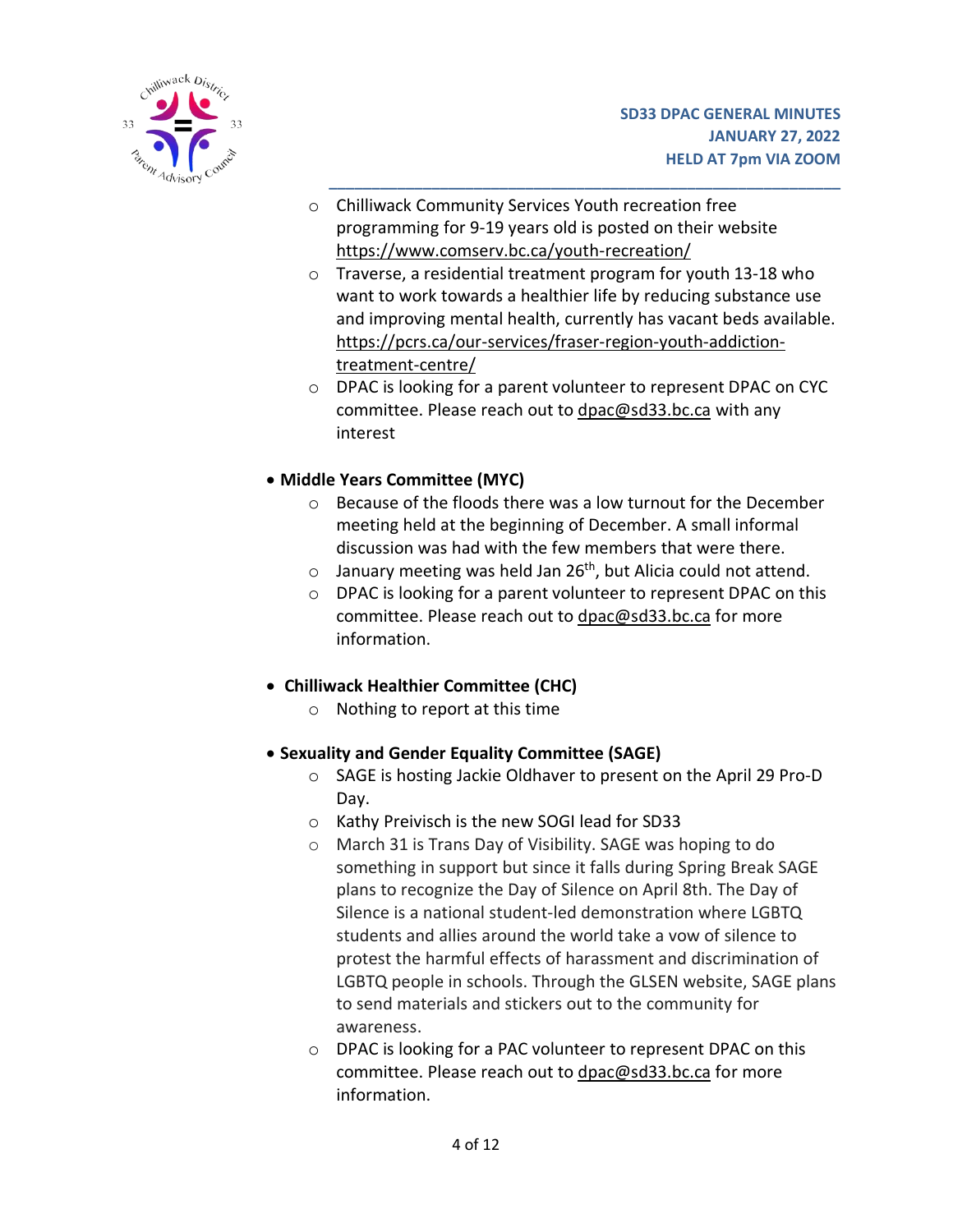

## • **Advisory Committee for Inclusive Education (ACIE)**

o There was discussion by committee members on Competency based IEPs and the need for consistent communication to parents and staff which is magnified by the plans to use the family of school's model for the roll out. Education for parents on common language used around competency-based IEPs, as well as consistency of that language is also needed.

**\_\_\_\_\_\_\_\_\_\_\_\_\_\_\_\_\_\_\_\_\_\_\_\_\_\_\_\_\_\_\_\_\_\_\_\_\_\_\_\_\_\_\_\_\_\_\_\_\_\_\_\_\_\_\_\_\_\_\_\_**

- o Other districts have competency-based IEPs already in place but SD33 has chosen to do a slower start. They should be in full use next year. Parents would like information on the changes in advance.
- o Transitioning students and their IEPs effectively through all levels of school was discussed and the concern that the competencybased IEPs are modeled to take 45mins was mentioned by staff. The historic 30 min IEP's SD33 has been doing is a concern for scheduling and the TOC budget.
- o Social Inclusion was on the agenda, but time ran out. Shelley Moore's 5-Moore Minutes video was around the role of peers in inclusion. Feel free to share with your PAC members to get discussion and questions going. <https://youtu.be/0uZRZXTrAhA>
- o DPAC is looking for a parent volunteers for the Indigenous, Alternative Education and Secondary seats on this committee. Please reach out to [dpac@sd33.bc.ca](mailto:dpac@sd33.bc.ca) for more information.

# • **Budget Committee**

- o Trustee Heather Maahs as the new chair and the current revised budget was discussed at the last meeting.
	- The \$1.4 million deficit was covered by the restricted reserve.
	- Inflation is a big concern as the Ministry of funding is not meeting the increased demands. If enrollment stays the same, an additional \$1.5 million in funds will be needed again next year.
	- The district paid for some staff transportation and hotel costs during the flood, the district has applied for reimbursement of those costs from the government.
- $\circ$  The Feb 3<sup>rd</sup> meeting will discuss the second quarter financials of the district budget.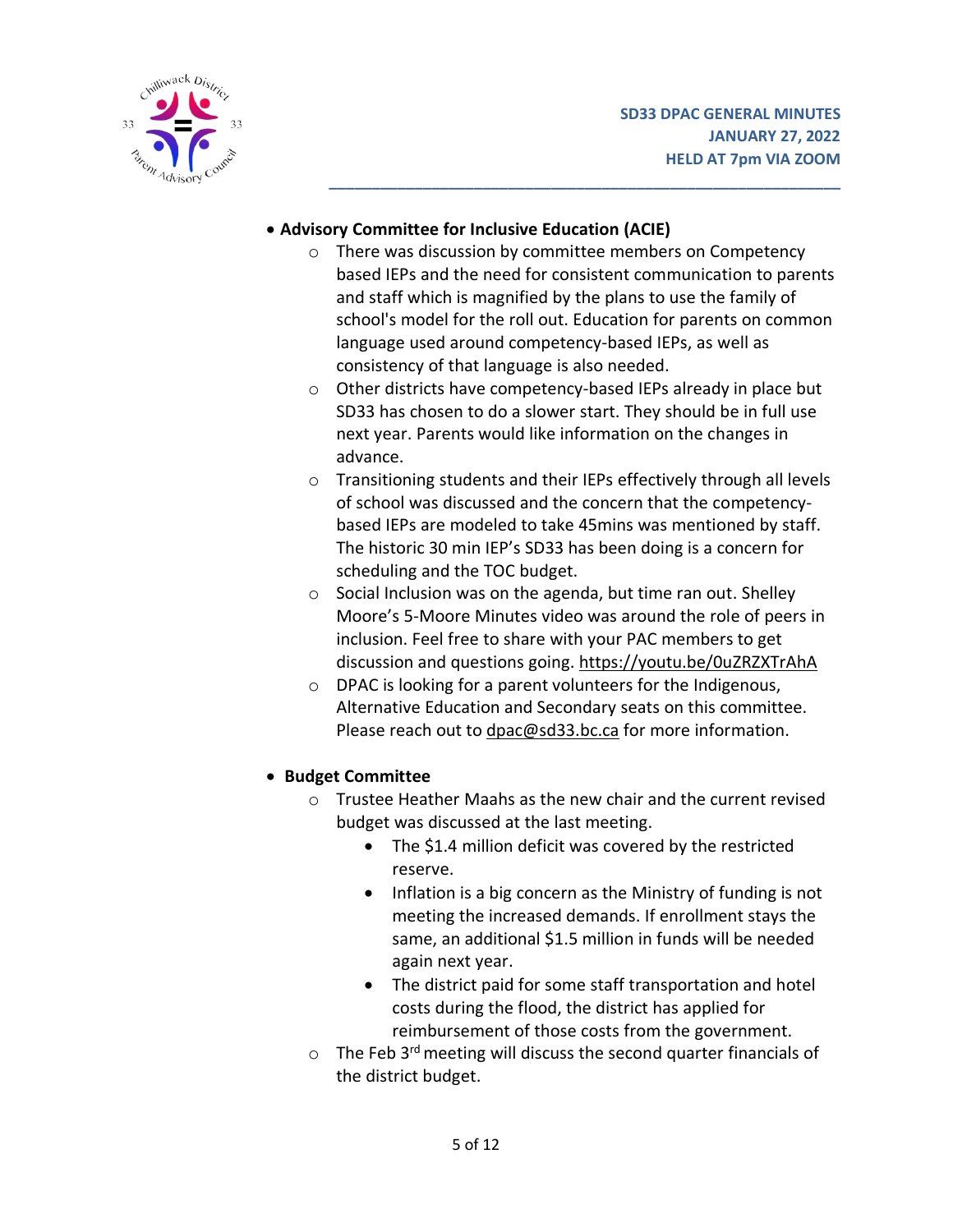

o The amended budget for the current year will need to be passed by the end of February.

**\_\_\_\_\_\_\_\_\_\_\_\_\_\_\_\_\_\_\_\_\_\_\_\_\_\_\_\_\_\_\_\_\_\_\_\_\_\_\_\_\_\_\_\_\_\_\_\_\_\_\_\_\_\_\_\_\_\_\_\_**

### • **Educational Policy Advisory Committee (EPAC)**

- o EPAC is a committee of partners in learning that discuss and recommend policies to the school board for adoption. If a policy is not adopted by the board, it is sent back to the committee to discuss and make recommendations. District admin then revises the policy based on committee feedback, presents it again to committee before being sent on to the board for consideration.
- o The last three policies EPAC passed to the Board were sent back to EPAC – 280-Smudging, 290-Historical Records Preservation, Advertising in schools.
- o Advertising in schools was not approved by the board and sent back to district staff for further revisions.
- o The next three policies on the list to discuss are 320-School Admission and Choice, 321-Ordinarily Resident and Non- Resident Students, and 322-International Student Program.

## 3.3. **BC Confederation of Parent Advisory Councils Report (BCCPAC)**

- o BCCPAC is offering Understanding Your PAC from A-Z webinar on February 10, 2022, at 7pm
	- https://bccpac.bc.ca/index.php/conferences/webinar-220210
- o Special Resolutions are due for submission January 31 and Ordinary Resolutions are due Feb 28
	- Please read the Resolution Guide and Policy Guide on the BCCPAC website. AGM April 30<sup>th</sup> is booked for an inperson event
- o Member Award nominations are due Feb 28. The nomination criteria can be found on BCCPACs website.
- o BCCPAC Board of Director seats are open for nominations until Feb 28.
- o Gaming grants have opened for next year for PACs who would like to get a head start.
- o January assessments grade 10 and 12 students for Literacy 10, Numeracy 10, Literacy 12 have been cancelled due to work force capacity issues. Opportunities to write have been postponed until April and June.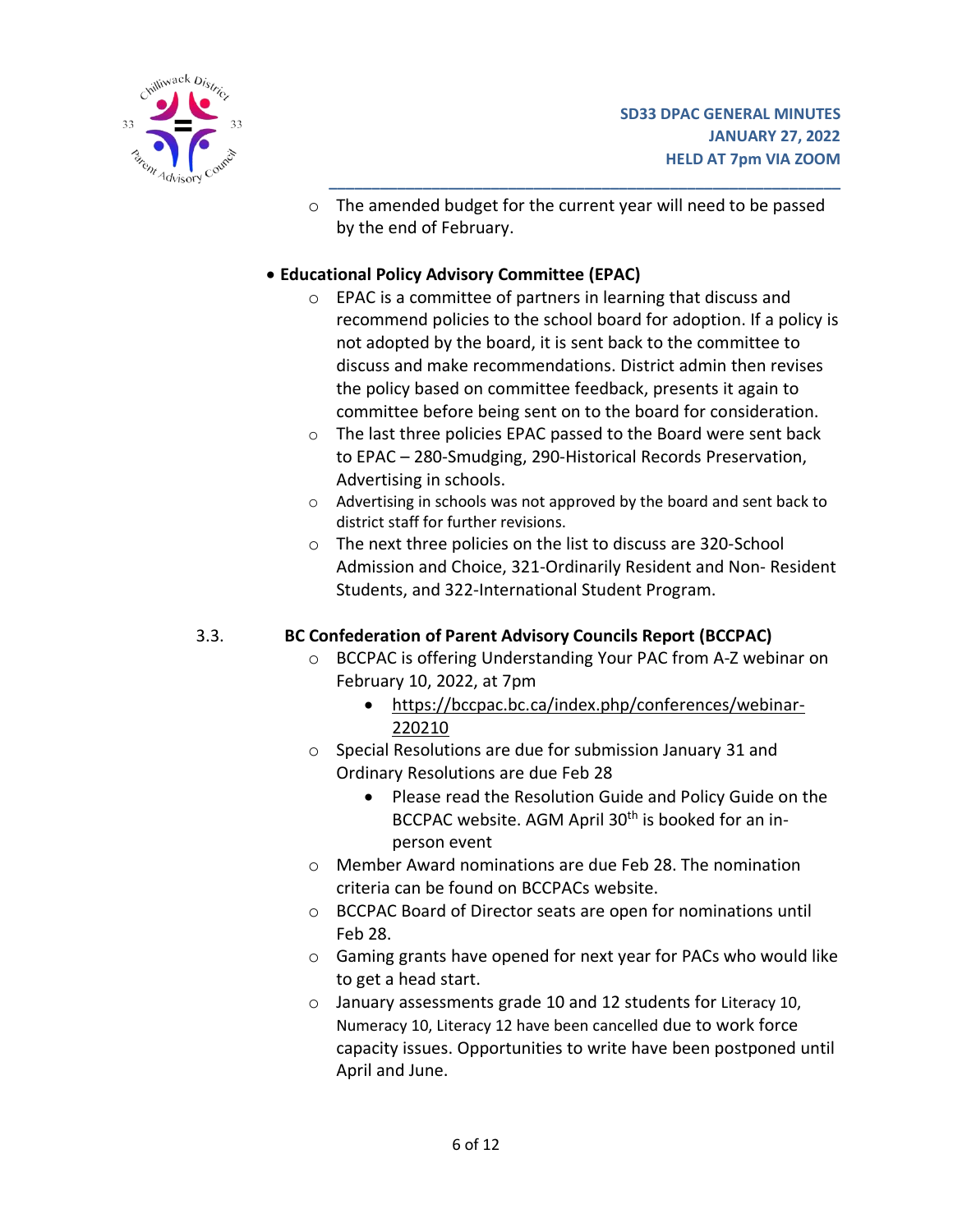

o PACs should be signed up for the BCCPAC newsletter and sharing to PAC members and visit www[.bccpac.bc.ca](https://bccpac.bc.ca/) for updated information, resources, and guidance.

**\_\_\_\_\_\_\_\_\_\_\_\_\_\_\_\_\_\_\_\_\_\_\_\_\_\_\_\_\_\_\_\_\_\_\_\_\_\_\_\_\_\_\_\_\_\_\_\_\_\_\_\_\_\_\_\_\_\_\_\_**

### **3.4. Treasure Report**

- See Attachment #2
- No changes since November meeting
- As of December 30, 2021:
	- o Gaming Account balance after commitments is \$7656.76
	- o General account balance after commitments is \$2506.92

### 3.5. **Chair's Report**

- There have been lots of changes and questions about functional closures, covid, school staff etc. District is collecting and reviewing student absentee data.
	- o If a functional closure occurs students shift to remote learning. There is no requirement to accommodate students of essential workers and those with diverse needs with in-person learning.
	- o The district has suggested parents contact their school admin to identify different needs of their child in the event of a functional closure
	- o Please circulate the document below and refer further questions to the school admin or DPAC.

https://www2.gov.bc.ca/assets/gov/education/administration/kin dergarten-to-grade-12/safe-caring-orderly/covid-19-protocolsfor-administrators.pdf

- The childcare initiative is still being worked on at the provincial level. Its expected there will be further information available on this next school year.
- DPAC hopes to meet with CTA meeting in February. If there are any questions parents would like to bring forth, please email them to DPAC.
- Registration has opened for the Integrated Arts Program. Three levels of programming available at Leary for k-5, ADR in their IAT Cohort 6-8 and Imagine High 9-12. This is a choice program available on a first come first serve basis, some grades are full so if you are interested it's recommended to submit registration ASAP, gr 12 will not be available until next year.
	- o An integrated arts and technology approach uses the BC Curriculum but in a manner that encourages curiosity, openmindedness, and a willingness to think "outside the box." If your child is creative, likes to learn by doing, and has a passion or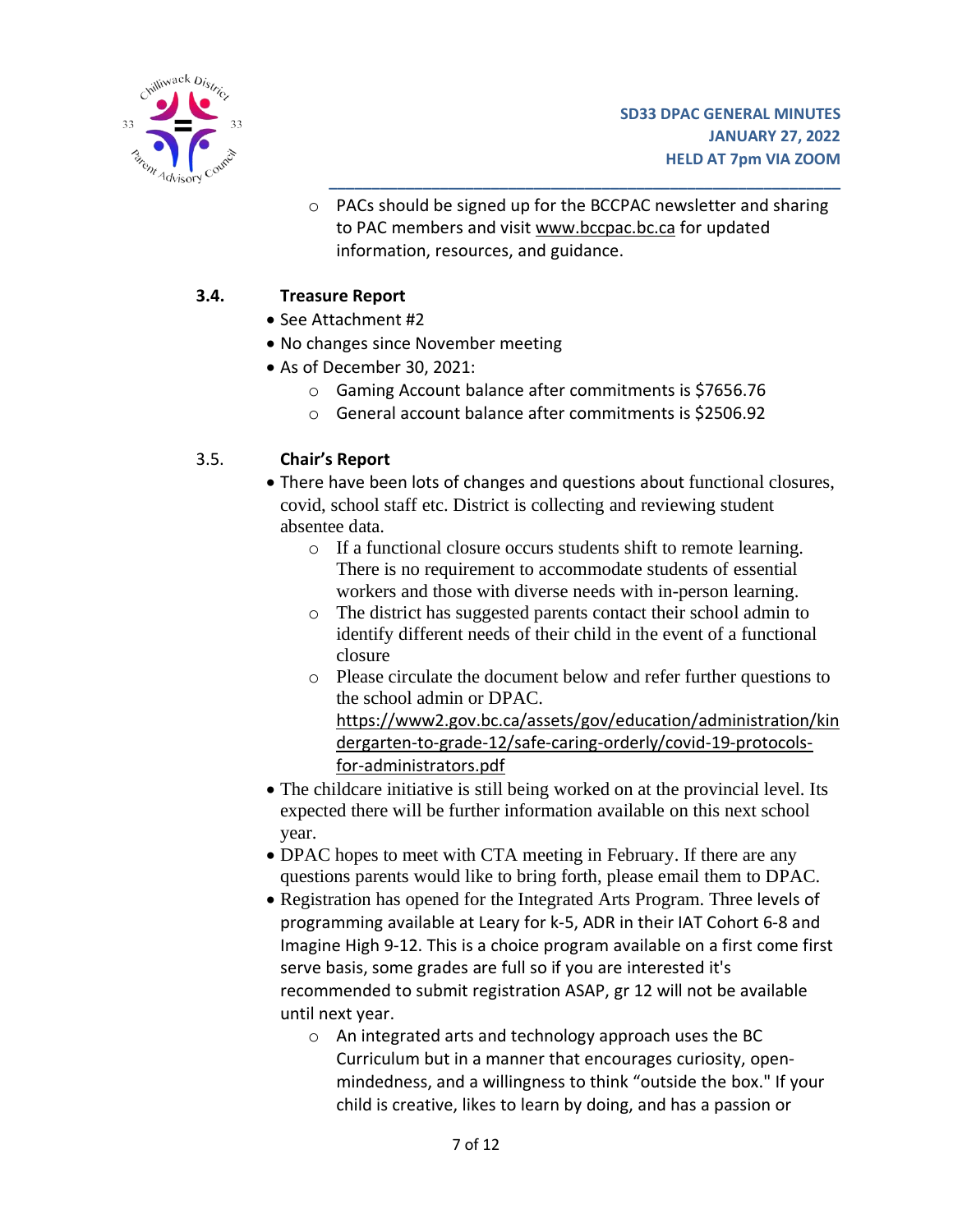

strong interest in the arts or technology, plan to attend one of our information Townhalls. If parents are unable to attend the townhall and would like more information, feel free to reach out to the school admin at the respective site of your interest.

**\_\_\_\_\_\_\_\_\_\_\_\_\_\_\_\_\_\_\_\_\_\_\_\_\_\_\_\_\_\_\_\_\_\_\_\_\_\_\_\_\_\_\_\_\_\_\_\_\_\_\_\_\_\_\_\_\_\_\_\_**

- DPAC will be striking a nomination committee in the coming months in advance of the election and AGM. DPAC will be accepting nominations for all positions so please let your PAC membership know to start considering interest now.
- The school district has filed objections to the right of entry and blanket easement rights application made by Transmountain for VMS and Watson. There was no communication from the district to DPAC about this despite a commitment to do so. DPAC was informed by Ian from Water Wealth of the exchange of legal filings with the CER.
	- o There was a commitment by TMP at the route hearing to only carry out construction only during the months of July and August. This is not present in the current application. Construction during the school year would be very disruptive to learning, playing and traffic around the schools.
	- o DPAC is asking PAC's in close proximity to the pipeline to continue to have conversations about the impacts the TMP will have on your school communities with parents and school admin especially at monthly PAC meetings.

## **4. UNFINISHED BUSINESS**

- **4.1.** Sexual Health Education
	- Info and the registration form will be sent out to PACs and on Facebook for the Talk About Sex presentation by Saleema Noon which will be held on March 8 at 6:30-8pm on Zoom.
	- A third school has shown interest in accessing Saleema Noon's Body Science online access. With support for DPAC to give additional funds to support this the motion was called.
	- MOTION by Shannon Burnett THAT DPAC spent \$400 to provide access to Saleema Noon's Body Science Online Program for an additional school this year.
		- o Seconded by Tanya Rath MOTION CARRIES
	- Unsworth, Rosedale and Sardis El. will be provided with 30 days access to Saleema Noon's online parent programming when their schools select the dates.

#### **5. NEW BUSINESS**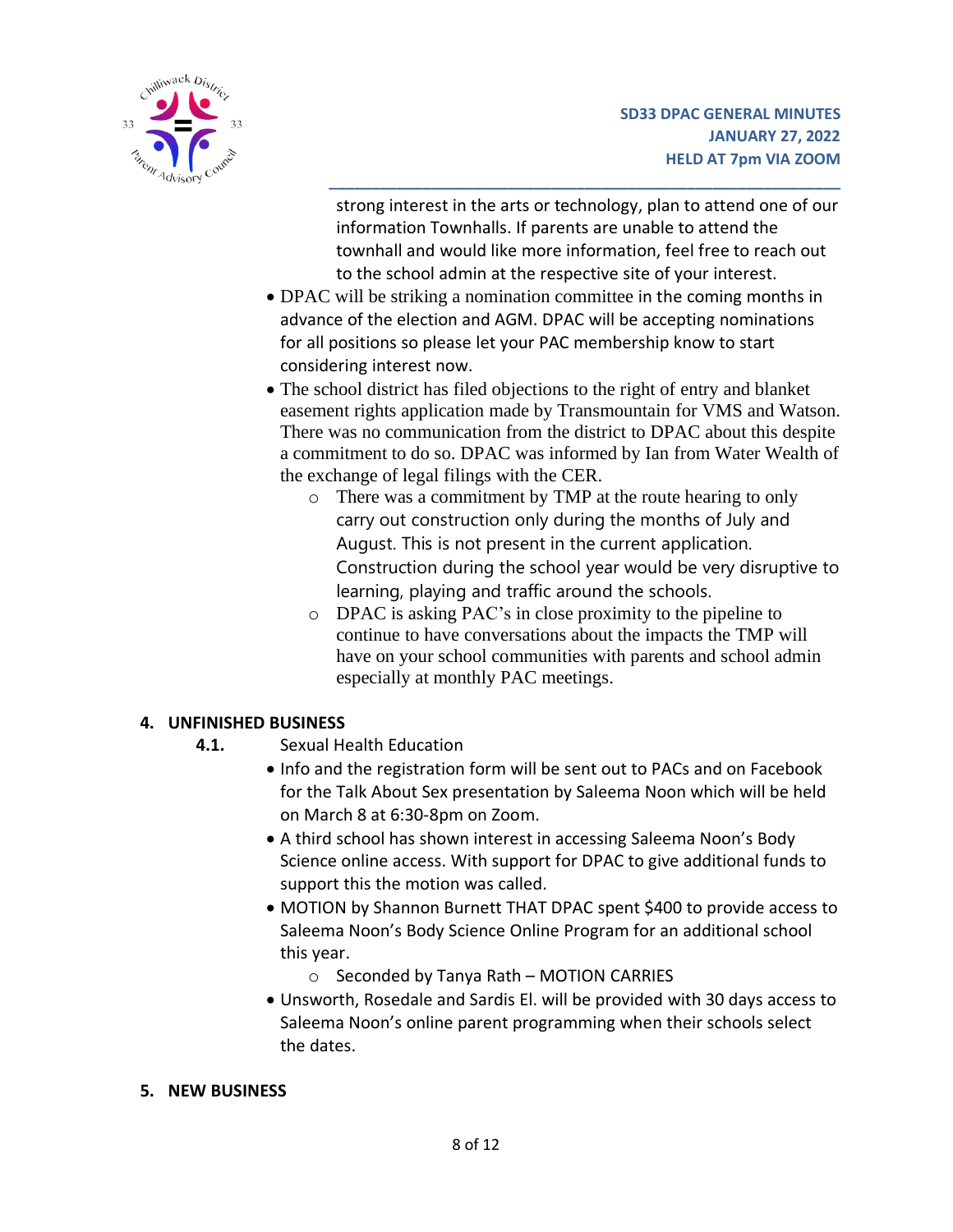

**5.1.** DPAC Indigenous Executive Position

• DPAC would like to propose the creation of a DPAC indigenous executive position to our membership as one of many steps needed to recognize and expand on the diversity of DPAC, work towards taking action on truth and reconciliation and building meaningful relationships with indigenous families within our community and ensure they reflect the inclusivity that DPAC wishes to represent across the district. For this position DPAC would ideally like for this individual to represent DPAC on the Districts Indigenous education committee and liaise between the two.

**\_\_\_\_\_\_\_\_\_\_\_\_\_\_\_\_\_\_\_\_\_\_\_\_\_\_\_\_\_\_\_\_\_\_\_\_\_\_\_\_\_\_\_\_\_\_\_\_\_\_\_\_\_\_\_\_\_\_\_\_**

• DPAC asks that reps to take this to their PACs for discussion and be prepared to vote on the motion at our February DPAC meeting.

### **6. ROUNDTABLE –**

- **6.1.** School Safety Plans
	- Each school was required to update their school safety plan and make plans posted on their website in January. PACs can follow up with their school admin with any further questions or concerns.
	- Many school plans vary especially with sports, extracurricular activities, clubs, class field trips, parent access to inside the school, student access to bathrooms, hallways and playground space and ability to run hot lunch programs.
		- o DPAC reps advised that in most schools few changes have been made:
			- Clubs and sports are carrying on as normal; PAC volunteer access to the school is still limited in most schools but open and active in others; hot lunch is still carrying on in most schools with admin assistance, but some took a break in January; Most PAC meetings have moved to online only; Hall traffic has been altered in most schools with continuing or implementing staggered entry and breaks and direction guidance; Most clubs have not been interrupted but some have gone online; Some field trips are happening but this is not equal across the district.
		- o DPAC raised concerns about the discrepancies between plans and how it created inequity for students and families' ability to access various aspects of school. The district has given each school autonomy to make their own safety plans while following ministry guidelines. DPAC encourages PACs to discuss items of importance with their school admin.
	- Questions about school emergency preparedness were brought forward, in the wake of the floods and ice storm. This remains an ongoing grey area for PACs with little direction from the district or ministry. Many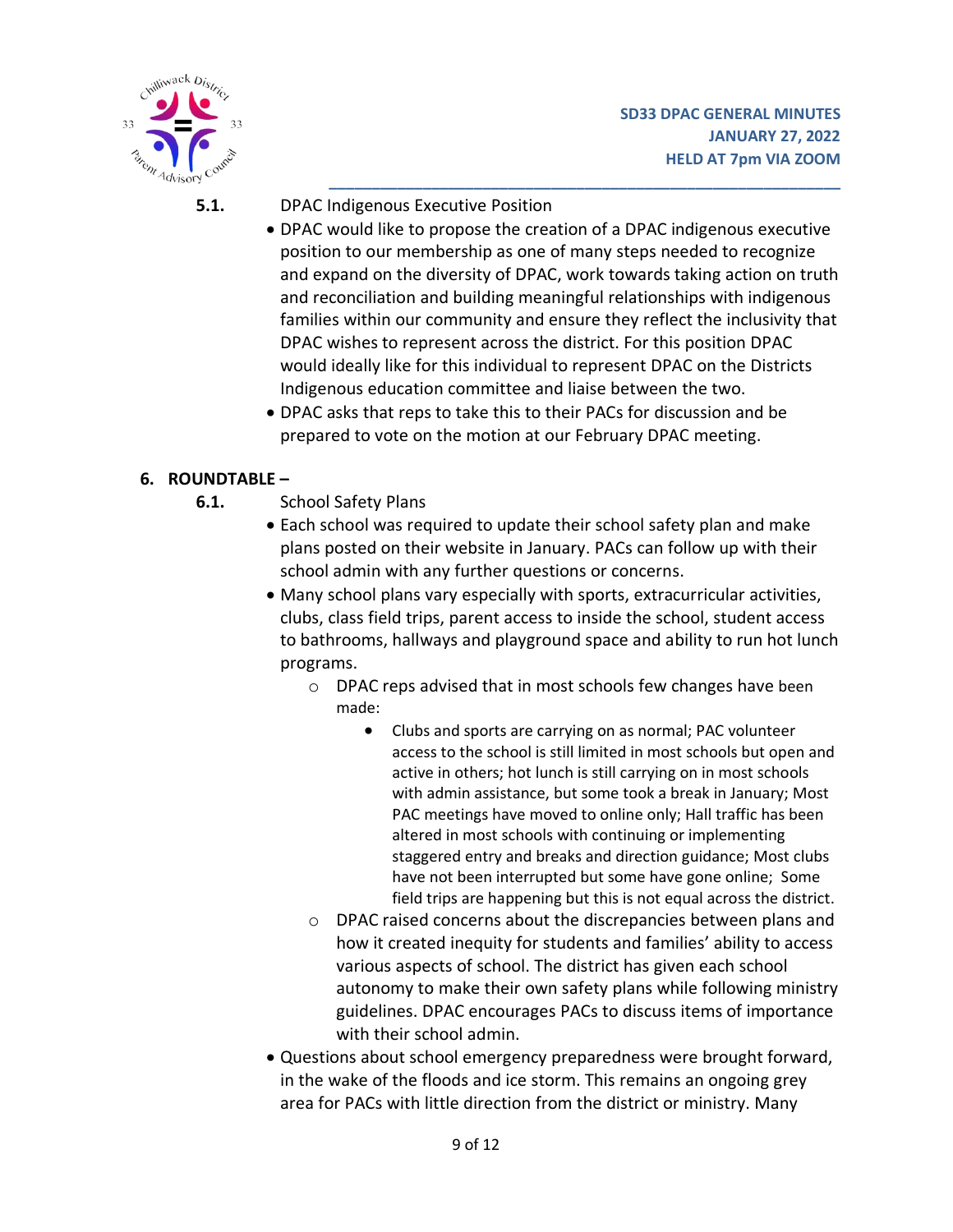

school's emergency preparedness kits are understocked or expired. School admin often suggest PACs pay for emergency supplies but this responsibility lies solely on the district as an employer to provide schools funding for these items and for school admin to budget these funds accordingly.

**\_\_\_\_\_\_\_\_\_\_\_\_\_\_\_\_\_\_\_\_\_\_\_\_\_\_\_\_\_\_\_\_\_\_\_\_\_\_\_\_\_\_\_\_\_\_\_\_\_\_\_\_\_\_\_\_\_\_\_\_**

- o DPAC encourages PACs to open this discussion with their admin, review their kits and this document from the ministry: [https://www2.gov.bc.ca/assets/gov/education/administration/kin](https://www2.gov.bc.ca/assets/gov/education/administration/kindergarten-to-grade-12/safe-caring-orderly/emergency-management-guide.pdf) [dergarten-to-grade-12/safe-caring-orderly/emergency](https://www2.gov.bc.ca/assets/gov/education/administration/kindergarten-to-grade-12/safe-caring-orderly/emergency-management-guide.pdf)[management-guide.pdf](https://www2.gov.bc.ca/assets/gov/education/administration/kindergarten-to-grade-12/safe-caring-orderly/emergency-management-guide.pdf)
- o PACs should also ensure the school admin are presenting their annual school budget in the fall and spring per district policy

### **7. DATES OF UPCOMING MEETINGS**

- 7.1. DPAC General Meeting February 24, 2022 at 7pm via Zoom
- **8. ADJOURNMENT @ 9:07pm**

**Katie Bartel Alicia Fleetham DPAC Secretary DPAC Chair**

**Prepared By: Draft Approved By:**

**<sup>X</sup>** Katie Bartel **X** Alicia Fleetham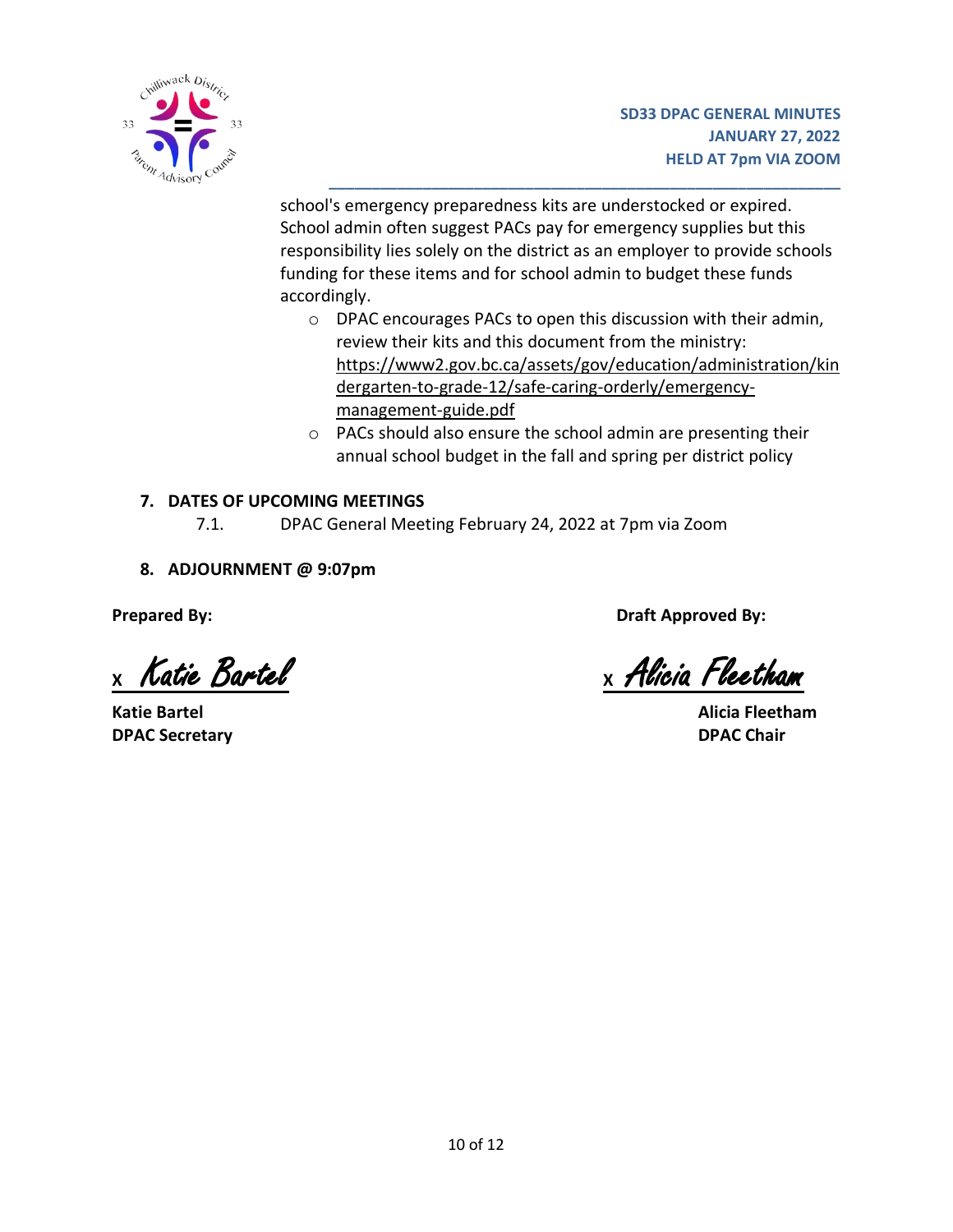



#### **Attachment #1**



**\_\_\_\_\_\_\_\_\_\_\_\_\_\_\_\_\_\_\_\_\_\_\_\_\_\_\_\_\_\_\_\_\_\_\_\_\_\_\_\_\_\_\_\_\_\_\_\_\_\_\_\_\_\_\_\_\_\_\_\_**

Save the Date!



# CYC 30th Annual Conversation on Children and Youth

Theme: Reconnection, Reflection, and Reconciliation

April 26th: Wine & Cheese Event April 27th and 28th: Virtual/in-person workshops April 29th: Closing Lunch

## **Location: Chilliwack Curling Club & Virtual**